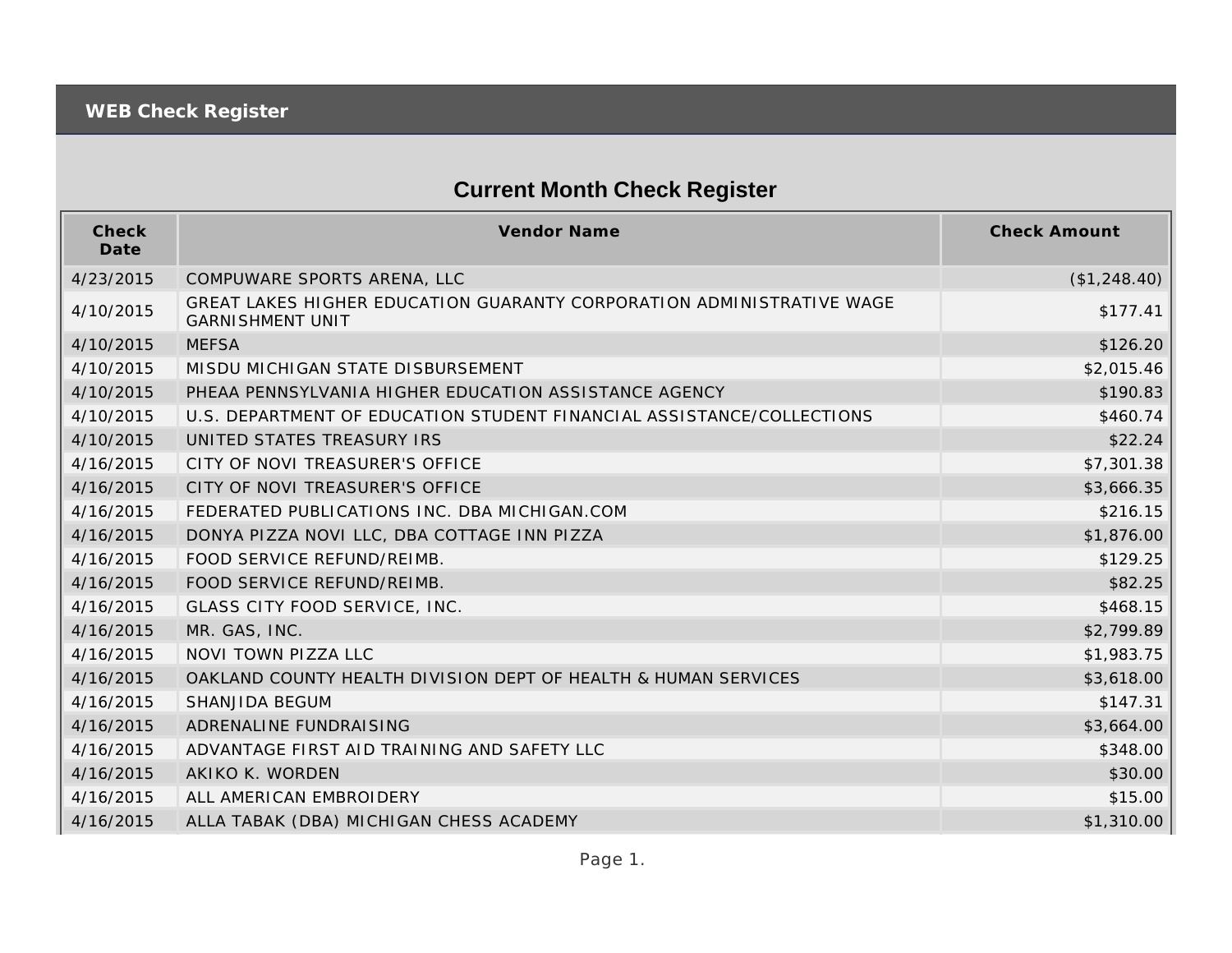| Check<br>Date | Vendor Name                             | <b>Check Amount</b> |
|---------------|-----------------------------------------|---------------------|
| 4/16/2015     | ANGELA SOUTHWORTH                       | \$108.20            |
| 4/16/2015     | THE ARGUS-PRESS COMPANY                 | \$2,305.00          |
| 4/16/2015     | ARIELLE NICOLE BEAR BLOOM               | \$1,071.84          |
| 4/16/2015     | <b>ASHLEY KARINEN</b>                   | \$62.36             |
| 4/16/2015     | AT&T                                    | \$1,747.76          |
| 4/16/2015     | AT&T                                    | \$62.82             |
| 4/16/2015     | <b>AT&amp;T LONG DISTANCE</b>           | \$396.62            |
| 4/16/2015     | <b>AT&amp;T MOBILITY</b>                | \$894.50            |
| 4/16/2015     | ATHLETIC REIMBURSEMENTS/REFUNDS         | \$203.40            |
| 4/16/2015     | ATHLETIC REIMBURSEMENTS/REFUNDS         | \$628.95            |
| 4/16/2015     | ATHLETIC REIMBURSEMENTS/REFUNDS         | \$175.00            |
| 4/16/2015     | <b>BARBARA HILL CLIFT</b>               | \$46.16             |
| 4/16/2015     | BATTLE CREEK AREA MATH & SCIENCE CENTER | \$65.85             |
| 4/16/2015     | <b>BETTY MOORE</b>                      | \$89.60             |
| 4/16/2015     | CARE/PRESCHOOL REFUND                   | \$64.00             |
| 4/16/2015     | <b>CAROL CHAPUT</b>                     | \$31.59             |
| 4/16/2015     | <b>CATHY CLOKE</b>                      | \$78.55             |
| 4/16/2015     | CHARLES ARO                             | \$100.00            |
| 4/16/2015     | CHARLES M. KAZALEH                      | \$660.00            |
| 4/16/2015     | CHESS WIZARDS                           | \$4,810.00          |
| 4/16/2015     | CHRISTINE J. HARRIS                     | \$249.32            |
| 4/16/2015     | CITY OF NOVI WATER & SEWER DEPARTMENT   | \$0.00              |
| 4/16/2015     | CITY OF NOVI WATER & SEWER DEPARTMENT   | \$10,547.30         |
| 4/16/2015     | <b>CLINTON COUNTY RESA</b>              | \$75.00             |
| 4/16/2015     | COLDWATER CUMMUNITY SCHOOLS             | \$125.00            |
| 4/16/2015     | COMMUNITY EDUCATION REFUND              | \$140.00            |
| 4/16/2015     | COMMUNITY EDUCATION REFUND              | \$17.00             |
| 4/16/2015     | COMMUNITY EDUCATION REFUND              | \$17.00             |
| 4/16/2015     | COMMUNITY EDUCATION REFUND              | \$17.00             |
| 4/16/2015     | COMMUNITY EDUCATION REFUND              | \$17.00             |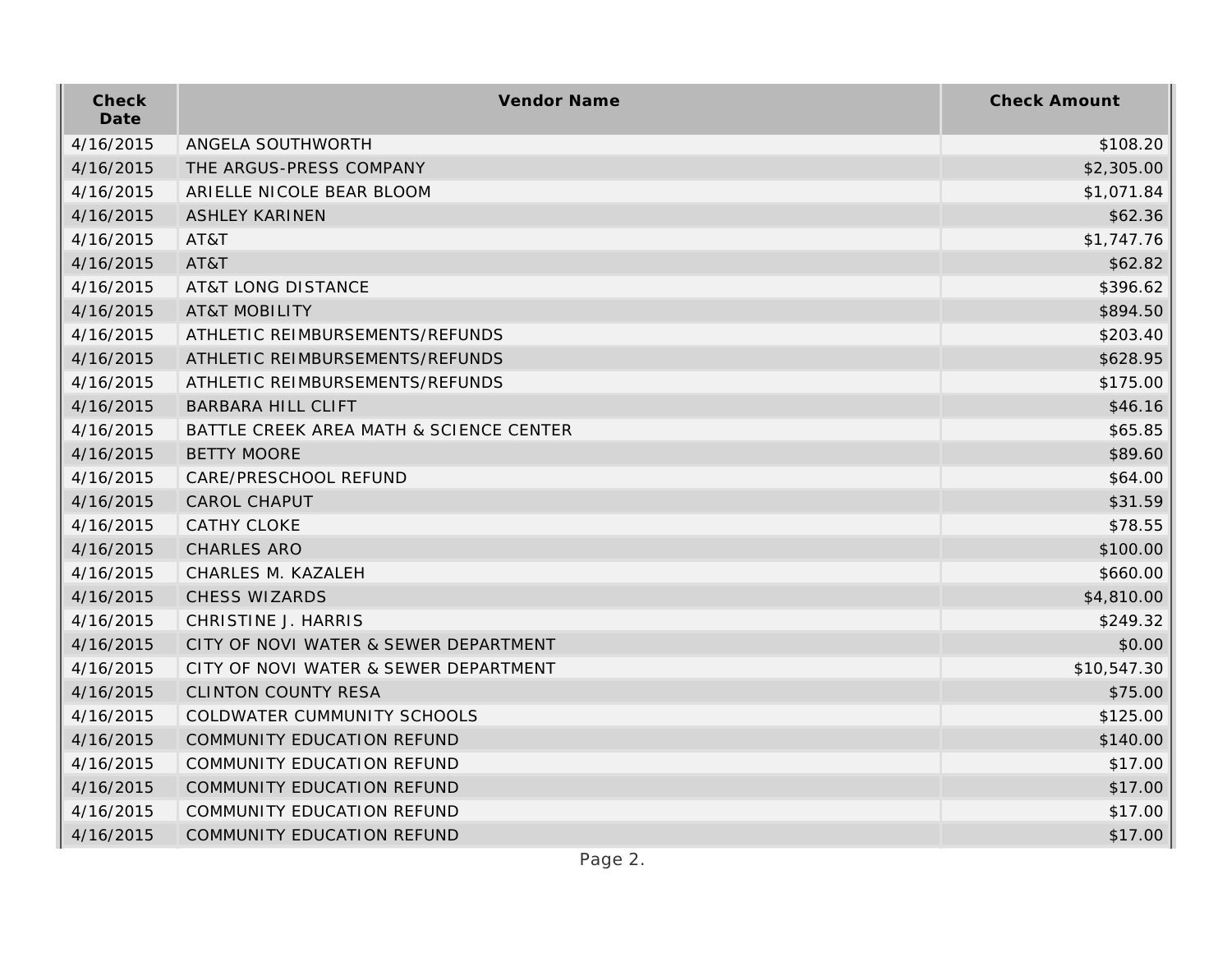| Check<br>Date | Vendor Name                             | <b>Check Amount</b> |
|---------------|-----------------------------------------|---------------------|
| 4/16/2015     | <b>COMMUNITY EDUCATION REFUND</b>       | \$34.00             |
| 4/16/2015     | <b>DALE ROGERS</b>                      | \$1,931.90          |
| 4/16/2015     | DAN LEVIN PRODUCTIONS, INC.             | \$75.00             |
| 4/16/2015     | DAWN M. CAPLING                         | \$238.28            |
| 4/16/2015     | <b>DEBORAH LIM-ARENA</b>                | \$2,187.90          |
| 4/16/2015     | <b>DIANA STOTLER</b>                    | \$279.63            |
| 4/16/2015     | DIRECT ENERGY BUSINESS, INC.            | \$0.00              |
| 4/16/2015     | DIRECT ENERGY BUSINESS, INC.            | \$53,757.20         |
| 4/16/2015     | DOCTORS WITHOUT BORDERS USA, INC.       | \$2,058.25          |
| 4/16/2015     | DTE ENERGY                              | \$7,692.89          |
| 4/16/2015     | DUNCAN DISPOSAL SYSTEMS INC.            | \$30.00             |
| 4/16/2015     | EMILY PARKER POHLONSKI                  | \$2,790.77          |
| 4/16/2015     | ENVIRO-CLEAN SERVICES, INC.             | \$128,124.38        |
| 4/16/2015     | <b>ENZO DISALVATORE</b>                 | \$3,500.00          |
| 4/16/2015     | <b>ERIC CENTER</b>                      | \$18.99             |
| 4/16/2015     | <b>ERIN LAPORTE</b>                     | \$400.00            |
| 4/16/2015     | ETSUKO MARIA ROY BABA LANGUAGE SERVICES | \$50.00             |
| 4/16/2015     | FOLLETT SCHOOL SOLUTIONS, INC.          | \$7,071.27          |
| 4/16/2015     | <b>FUMIKO CHIRDON</b>                   | \$20.00             |
| 4/16/2015     | <b>GARETT FARLEY</b>                    | \$2,500.00          |
| 4/16/2015     | <b>GIRLS EMPOWERED</b>                  | \$556.20            |
| 4/16/2015     | GLOBAL COMPLIANCE NETWORK, INC.         | \$425.00            |
| 4/16/2015     | <b>HEATHER DELL</b>                     | \$150.20            |
| 4/16/2015     | HIGH SCHOOL REIMBURSEMENTS/REFUNDS      | \$100.00            |
| 4/16/2015     | HUMANEX VENTURES LLC UNION BANK & TRUST | \$12,459.00         |
| 4/16/2015     | <b>HURON BOOSTER CLUB</b>               | \$150.00            |
| 4/16/2015     | J & P MICHIGAN EVALUATION GROUP, INC.   | \$1,175.00          |
| 4/16/2015     | <b>JAMES FRY</b>                        | \$79.80             |
| 4/16/2015     | <b>JANE BENKARSKI</b>                   | \$375.00            |
| 4/16/2015     | <b>JANINE MCKAY</b>                     | \$75.00             |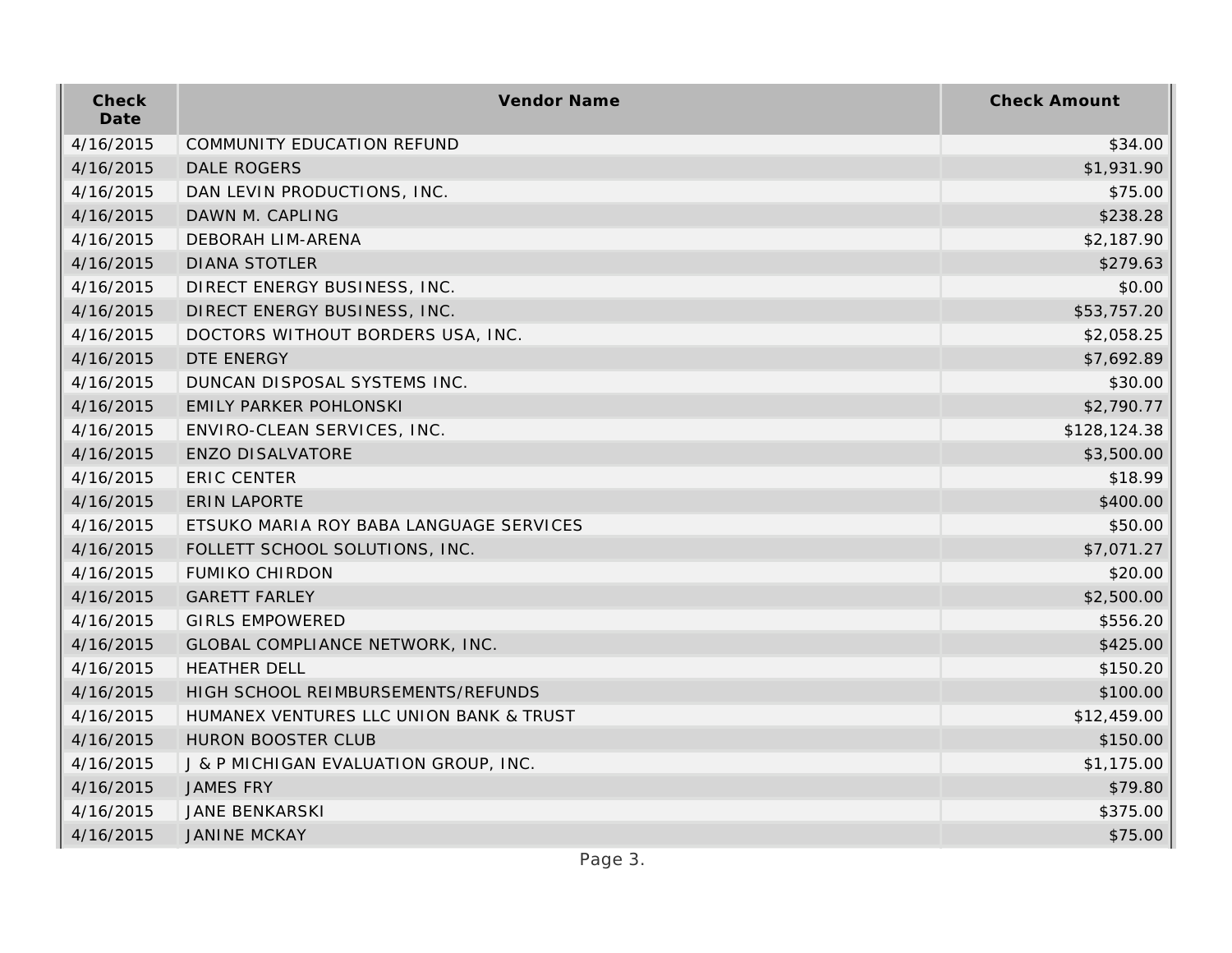| Check<br>Date | Vendor Name                                         | <b>Check Amount</b> |
|---------------|-----------------------------------------------------|---------------------|
| 4/16/2015     | <b>JENNA RANGE</b>                                  | \$1,075.00          |
| 4/16/2015     | <b>JESSICA PAIGE STCHUR</b>                         | \$840.00            |
| 4/16/2015     | JOSTENS, INC.                                       | \$50,124.80         |
| 4/16/2015     | <b>JS FRY CONSULTING</b>                            | \$7,777.28          |
| 4/16/2015     | JUNIOR SIX SIGMA LLC BRICKS 4 KIDS                  | \$2,400.00          |
| 4/16/2015     | FOUNDATIONS OF CREATIVE VISION                      | \$2,420.00          |
| 4/16/2015     | KENNEDY INDUSTRIES, INC.                            | \$663.75            |
| 4/16/2015     | KIDS POWER LLC LORI BRANTLEY                        | \$563.50            |
| 4/16/2015     | KIMBERLY LAMMERS                                    | \$2,715.00          |
| 4/16/2015     | KIMBERLY R. NORRIS                                  | \$880.00            |
| 4/16/2015     | <b>KRISTINA FISCHER</b>                             | \$32.99             |
| 4/16/2015     | LAKE ORION ATTN: ATHLETICS                          | \$100.00            |
| 4/16/2015     | LANDMARK TOURS & TRAVEL, INC.                       | \$13,593.20         |
| 4/16/2015     | <b>LAUREN MILLER</b>                                | \$100.00            |
| 4/16/2015     | LEISURE UNLIMITED LLC                               | \$372.00            |
| 4/16/2015     | LISA NORTHEY                                        | \$504.00            |
| 4/16/2015     | <b>LISA SHINDORF</b>                                | \$39.73             |
| 4/16/2015     | LORI ULTCH                                          | \$112.75            |
| 4/16/2015     | MACAE MICHIGAN ASSOCIATION OF COMMUNITY & ADULT ED. | \$138.00            |
| 4/16/2015     | MARGARET A. HARE                                    | \$515.87            |
| 4/16/2015     | <b>MARIANNE KING</b>                                | \$25.00             |
| 4/16/2015     | <b>MARIE KENNEDY</b>                                | \$1,799.20          |
| 4/16/2015     | MARK ANDREW VELLUCCI                                | \$800.00            |
| 4/16/2015     | MARSHALL MUSIC                                      | \$23.19             |
| 4/16/2015     | MARY ANNE CHECK                                     | \$97.00             |
| 4/16/2015     | MATHESON TRI-GAS, INC.                              | \$503.45            |
| 4/16/2015     | MCMASTER-CARR SUPPLY COMPANY                        | \$92.03             |
| 4/16/2015     | <b>MEGAN GASIDLO</b>                                | \$62.13             |
| 4/16/2015     | <b>MEGUMI MOMOI</b>                                 | \$110.00            |
| 4/16/2015     | MELANIE S. SCHMITT                                  | \$540.00            |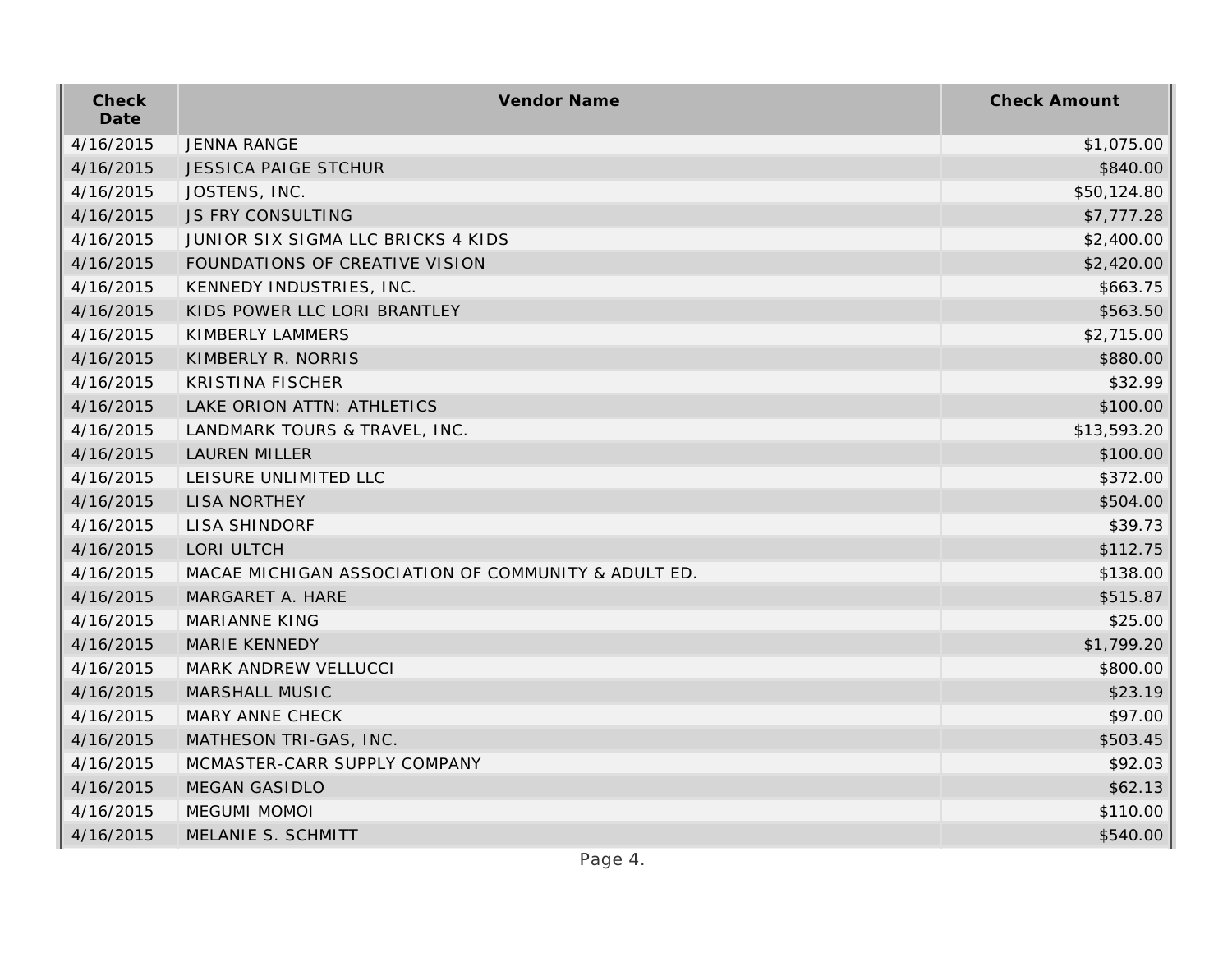| Check<br>Date | Vendor Name                                               | <b>Check Amount</b> |
|---------------|-----------------------------------------------------------|---------------------|
| 4/16/2015     | <b>MELISSA HENDERSON</b>                                  | \$263.12            |
| 4/16/2015     | MEMSPA MICHIGAN ELEMENTARY & MIDDLE SCHOOL PRINCIPAL ASSO | \$555.00            |
| 4/16/2015     | MICHIGAN ALTERNATIVE EDUCATION ORGANIZATION               | \$250.00            |
| 4/16/2015     | MICHIGAN ASSOC. OF SECONDARY SCHOOL PRINCIPALS MASSP      | \$350.00            |
| 4/16/2015     | <b>MIKE AKOURI</b>                                        | \$185.23            |
| 4/16/2015     | NANCY C. GAVOOR HYENERGY FITTNESS LLC                     | \$1,000.00          |
| 4/16/2015     | <b>NASCO</b>                                              | \$386.97            |
| 4/16/2015     | NEFF MOTIVATION, INC                                      | \$1,019.43          |
| 4/16/2015     | NICOLE STUSICK                                            | \$19.74             |
| 4/16/2015     | <b>NIKKI MCEVERS</b>                                      | \$32.97             |
| 4/16/2015     | NOVI ICE ARENA                                            | \$675.00            |
| 4/16/2015     | OAKLAND SCHOOLS                                           | \$800.00            |
| 4/16/2015     | ORCHARD HILLS REIMB/REFUND                                | \$1,207.94          |
| 4/16/2015     | PARKVIEW PTO PAYMENT/REIMBURSEMENT                        | \$662.42            |
| 4/16/2015     | PARKVIEW PTO PAYMENT/REIMBURSEMENT                        | \$94.93             |
| 4/16/2015     | PATRICIA STAMBOULIAN                                      | \$375.00            |
| 4/16/2015     | PEDIATRIC HEALTH CONSULTANTS, INC.                        | \$20,732.83         |
| 4/16/2015     | PLYMOUTH AC, LLC                                          | \$448.40            |
| 4/16/2015     | PRINTNOLOGY, INC.                                         | \$70.00             |
| 4/16/2015     | PROVIDENCE OCCUPATIONAL HEALTH PARTNERS                   | \$67.00             |
| 4/16/2015     | PUNITA DANI THURMAN                                       | \$771.64            |
| 4/16/2015     | RELIABLE DELIVERY LOGISTICS, INC.                         | \$1,930.50          |
| 4/16/2015     | RELIANCE COMMUNICATIONS, LLC                              | \$12,860.00         |
| 4/16/2015     | RHONDA HOFFMAN                                            | \$241.06            |
| 4/16/2015     | RICOH USA, INC.                                           | \$0.00              |
| 4/16/2015     | RICOH USA, INC.                                           | \$0.00              |
| 4/16/2015     | RICOH USA, INC.                                           | \$26,600.84         |
| 4/16/2015     | <b>RON NAGY</b>                                           | \$75.00             |
| 4/16/2015     | RONALD ANDREW KANE, JR.                                   | \$1,000.00          |
| 4/16/2015     | RONALD J. WEBBER                                          | \$866.12            |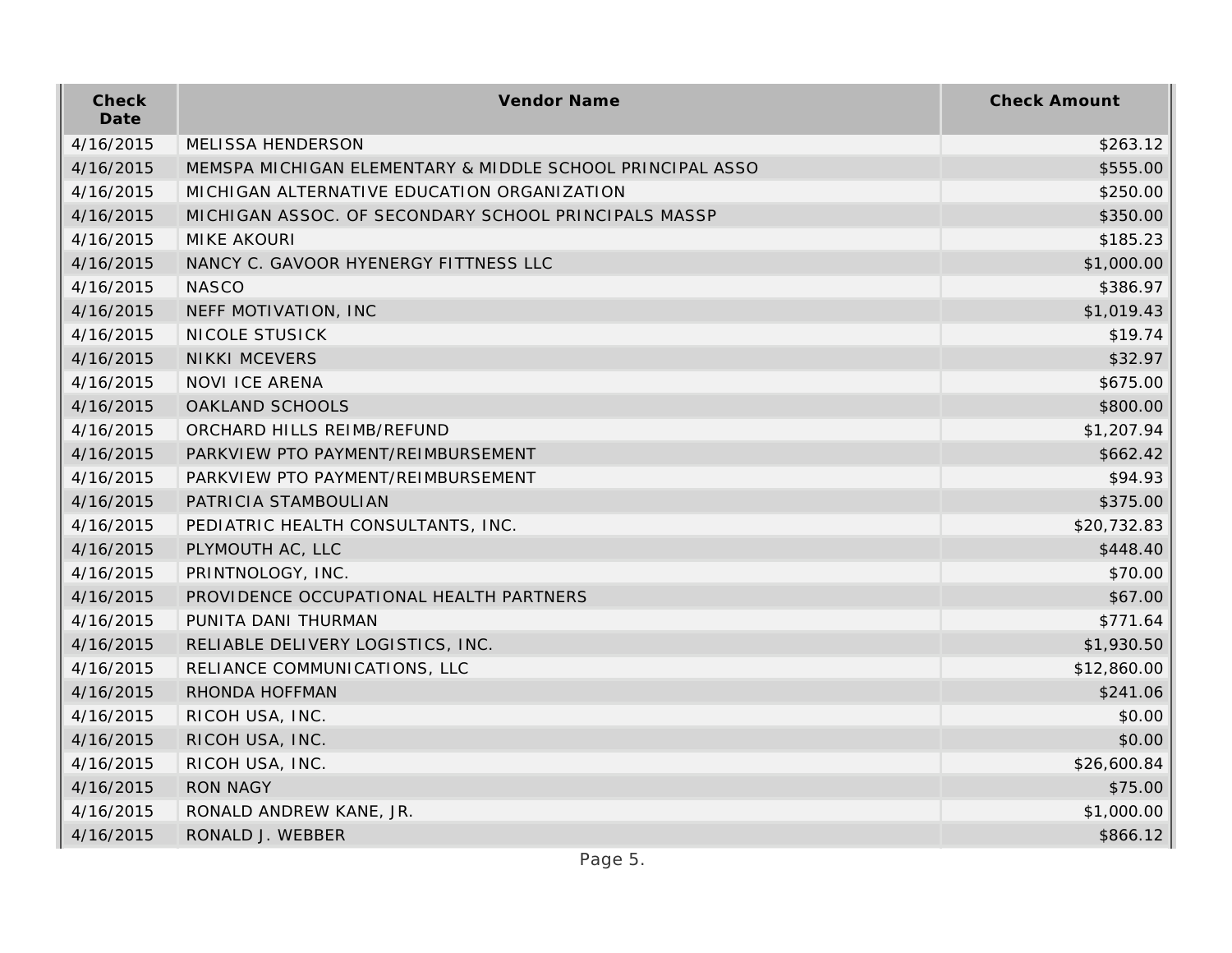| Check<br>Date | Vendor Name                                         | <b>Check Amount</b> |
|---------------|-----------------------------------------------------|---------------------|
| 4/16/2015     | RONALD M. VALENTE                                   | \$100.00            |
| 4/16/2015     | ROSIE M. CHAPMAN                                    | \$320.00            |
| 4/16/2015     | ROTARY CLUB OF NOVI, MICHIGAN NOVI ROTARY CLUB      | \$190.00            |
| 4/16/2015     | <b>RYAN SMITH</b>                                   | \$15.00             |
| 4/16/2015     | SAFEWAY SHREDDING LLC                               | \$100.00            |
| 4/16/2015     | <b>SARAH DAVID</b>                                  | \$50.00             |
| 4/16/2015     | SARAH E. BAKER PHD PLLC                             | \$1,575.00          |
| 4/16/2015     | <b>SARAH LIEBERMAN</b>                              | \$50.00             |
| 4/16/2015     | SBSI SOFTWARE INC.                                  | \$931.71            |
| 4/16/2015     | <b>SCHOLASTIC BOOK FAIRS</b>                        | \$5,171.69          |
| 4/16/2015     | SECREST, WARDLE, LYNCH, HAMPTON, TRUEX & MORLEY, PC | \$268.14            |
| 4/16/2015     | SOUTH LYON COMMUNITY SCHOOLS                        | \$3,218.11          |
| 4/16/2015     | STAMP-RITE, INC.                                    | \$61.50             |
| 4/16/2015     | STAPLES ADVANTAGE                                   | \$474.15            |
| 4/16/2015     | <b>STATE OF MICHIGAN</b>                            | \$20.00             |
| 4/16/2015     | STW3KMN LLC BANDITS GOALIE SCHOOL                   | \$380.00            |
| 4/16/2015     | SZECHUAN EMPIRE NORTH, INC.                         | \$75.00             |
| 4/16/2015     | TALKING POINT SPEECH THERAPY, LLC                   | \$900.00            |
| 4/16/2015     | <b>TIMOTHY STOTLER</b>                              | \$123.63            |
| 4/16/2015     | <b>TODD BEYER</b>                                   | \$240.00            |
| 4/16/2015     | <b>TOTAL SPORTS</b>                                 | \$500.00            |
| 4/16/2015     | <b>VESCO OIL CORPORATION</b>                        | \$112.25            |
| 4/16/2015     | WAGEWORKS, INC                                      | \$852.84            |
| 4/16/2015     | WANDA CIANCIO                                       | \$348.16            |
| 4/16/2015     | WILLIAM F. SCHMIDT JR.                              | \$170.00            |
| 4/16/2015     | WILLIAM RAYMOND TOFILSKI                            | \$1,978.01          |
| 4/16/2015     | <b>XPEDX</b>                                        | \$1,026.00          |
| 4/23/2015     | EVER KOLD REFRIGERATION                             | \$426.00            |
| 4/23/2015     | GLASS CITY FOOD SERVICE, INC.                       | \$317.00            |
| 4/23/2015     | <b>JAN O'SHAUNESSEY</b>                             | \$200.00            |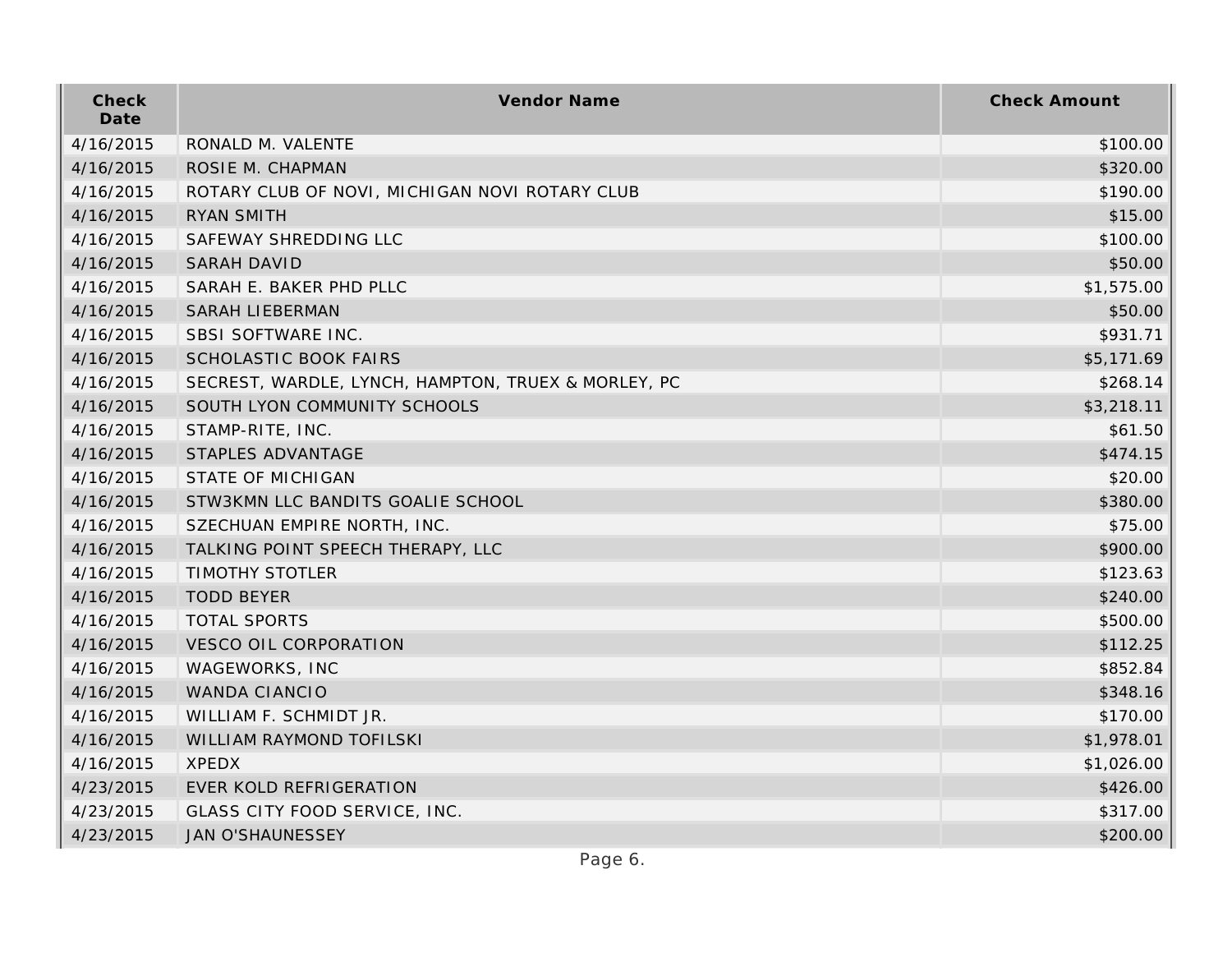| Check<br>Date | Vendor Name                              | <b>Check Amount</b> |
|---------------|------------------------------------------|---------------------|
| 4/23/2015     | <b>KHIN HTWE</b>                         | \$1,027.00          |
| 4/23/2015     | <b>LORRIE SMITH</b>                      | \$85.43             |
| 4/23/2015     | NOVI TOWN PIZZA LLC                      | \$971.75            |
| 4/23/2015     | NURISH BRANDS, INC.                      | \$132.00            |
| 4/23/2015     | SCHOOL NUTRITION ASSOCIATION             | \$145.50            |
| 4/23/2015     | <b>TERRI KASIK</b>                       | \$110.16            |
| 4/23/2015     | A PARTS WAREHOUSE                        | \$9,413.58          |
| 4/23/2015     | ABC MANAGEMENT INC. (ABC TRANSPORTATION) | \$1,983.00          |
| 4/23/2015     | ACME PROMOTIONAL & APPAREL LLC           | \$49.61             |
| 4/23/2015     | ADN ADMINISTRATORS, INC.                 | \$3,798.50          |
| 4/23/2015     | ALLEGRA PLYMOUTH                         | \$385.03            |
| 4/23/2015     | ARBOR SCIENTIFIC                         | \$564.82            |
| 4/23/2015     | ARIELLE NICOLE BEAR BLOOM                | \$1,492.89          |
| 4/23/2015     | <b>BAYERL PRODUCTIONS</b>                | \$400.00            |
| 4/23/2015     | <b>BOBBY HOLLON</b>                      | \$12.00             |
| 4/23/2015     | BRENT OR JAIME JOHNSON                   | \$527.85            |
| 4/23/2015     | CARE/PRESCHOOL REFUND                    | \$331.00            |
| 4/23/2015     | CARE/PRESCHOOL REFUND                    | \$110.00            |
| 4/23/2015     | CARE/PRESCHOOL REFUND                    | \$160.00            |
| 4/23/2015     | CARNIVAL BOUNCE RENTALS                  | \$200.00            |
| 4/23/2015     | CINTAS CORPORATION #31                   | \$162.30            |
| 4/23/2015     | <b>CUMMINS BRIDGEWAY LLC</b>             | \$36.72             |
| 4/23/2015     | <b>DEBBIE KOEHLER</b>                    | \$225.73            |
| 4/23/2015     | DUNCAN DISPOSAL SYSTEMS INC.             | \$50.00             |
| 4/23/2015     | ELITE FUND, INC.                         | \$550.00            |
| 4/23/2015     | ENVIRO-CLEAN SERVICES, INC.              | \$2,554.08          |
| 4/23/2015     | ETSUKO MARIA ROY BABA LANGUAGE SERVICES  | \$75.00             |
| 4/23/2015     | EZSTREAM.COM SCHOLASTIC TOOLS LLC        | \$50.00             |
| 4/23/2015     | FEDEX ACCT ***378 or ACCT ***353         | \$922.18            |
| 4/23/2015     | FOLLETT EDUCATIONAL SERVICES             | \$1,758.36          |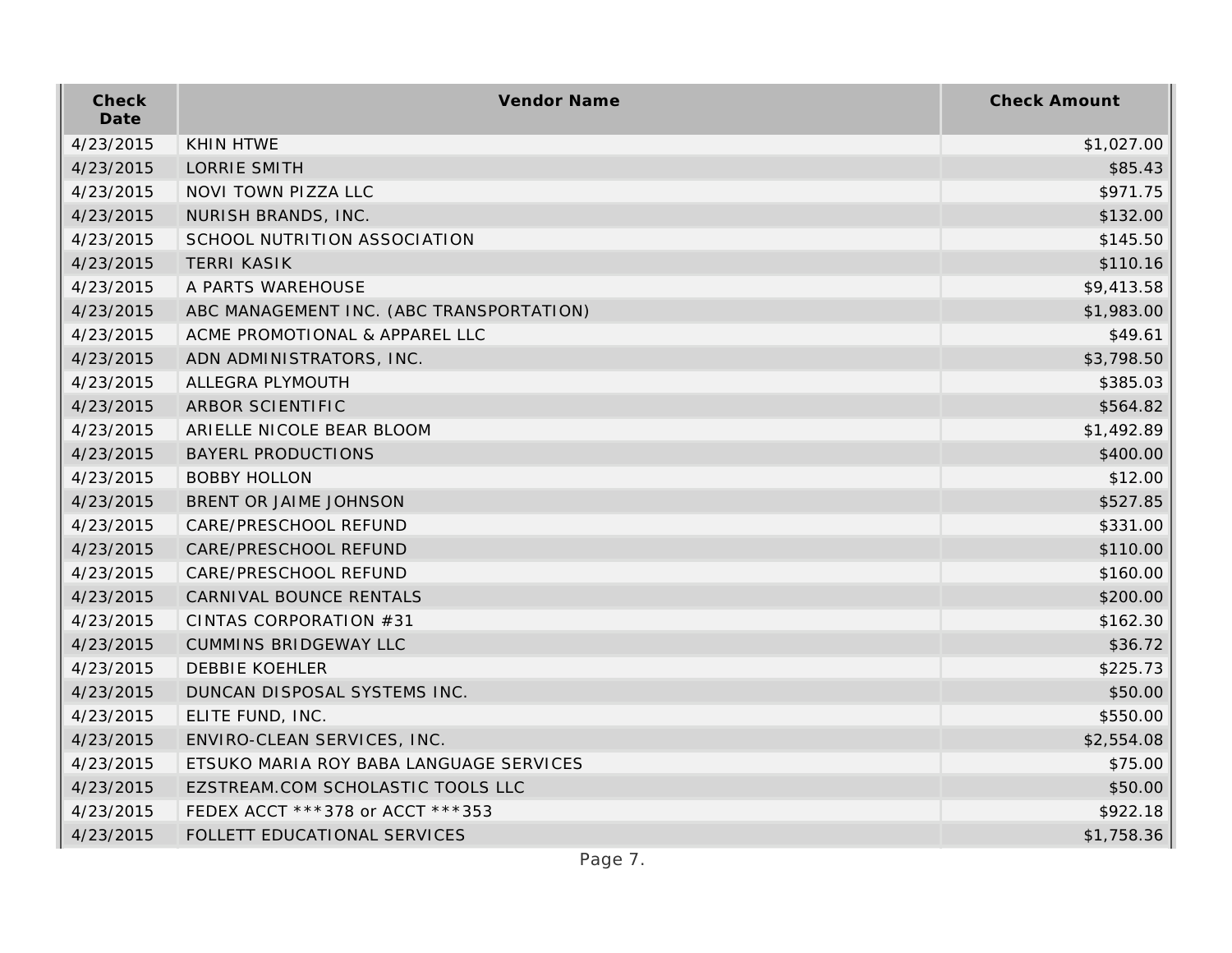| Check<br>Date | Vendor Name                                                   | <b>Check Amount</b> |
|---------------|---------------------------------------------------------------|---------------------|
| 4/23/2015     | <b>KAREN DENNETT</b>                                          | \$30.00             |
| 4/23/2015     | LAWSON PRODUCTS INC.                                          | \$149.12            |
| 4/23/2015     | LIFE INSURANCE COMPANY OF NORTH AMERICA CIGNA GROUP INSURANCE | \$19,916.60         |
| 4/23/2015     | <b>LORI GARNER</b>                                            | \$27.01             |
| 4/23/2015     | MADCAP PRODUCTIONS PUPPET THEATRE                             | \$1,600.00          |
| 4/23/2015     | MATHESON TRI-GAS, INC.                                        | \$79.37             |
| 4/23/2015     | MATRIX THEATRE COMPANY                                        | \$750.00            |
| 4/23/2015     | MAUREEN E. ZIEGLER SZ3 CONSULTING, INC.                       | \$446.20            |
| 4/23/2015     | MESSA MICHIGAN EDUCATION SPECIAL SERVICES ASSOC.              | \$561,009.55        |
| 4/23/2015     | NETECH CORP.                                                  | \$1,050.00          |
| 4/23/2015     | NICOLE GUSTAFSON                                              | \$64.14             |
| 4/23/2015     | <b>NORIKO ROSEN</b>                                           | \$200.00            |
| 4/23/2015     | NORTHVILLE HIGH SCHOOL                                        | \$125.65            |
| 4/23/2015     | NU WAVE AQUARIUMS LTD                                         | \$177.98            |
| 4/23/2015     | PARKVIEW PTO PAYMENT/REIMBURSEMENT                            | \$17.58             |
| 4/23/2015     | PARTNERSHIP FOR ACADEMIC COMPETITION EXCELLENCE PACE          | \$575.00            |
| 4/23/2015     | PRINTNOLOGY, INC.                                             | \$652.88            |
| 4/23/2015     | PROVIDENCE OCCUPATIONAL HEALTH PARTNERS                       | \$127.00            |
| 4/23/2015     | ROYAL TRUCK & TRAILER SALES & SERVICE INC.                    | \$25.01             |
| 4/23/2015     | SAFEWAY SHREDDING LLC                                         | \$60.00             |
| 4/23/2015     | STEPHANIE SCOBIE                                              | \$36.34             |
| 4/23/2015     | THE BUREAU OF LECTURES AND CONCERT ARTISTS INC.               | \$750.00            |
| 4/23/2015     | TOOLS4EVER ADVANCED TOOLWARE, LLC                             | \$675.00            |
| 4/23/2015     | V.O.I.C.E. PAYMENT/REIMBURSEMENT                              | \$17.60             |
| 4/23/2015     | V.O.I.C.E. PAYMENT/REIMBURSEMENT                              | \$341.33            |
| 4/23/2015     | V.O.I.C.E. PAYMENT/REIMBURSEMENT                              | \$101.22            |
| 4/23/2015     | <b>WAYNE RESA</b>                                             | \$137.00            |
| 4/23/2015     | <b>XPEDX</b>                                                  | \$2,052.00          |
| 4/23/2015     | YUKO HASEGAWA                                                 | \$105.00            |
| 4/24/2015     | CITY OF NOVI TREASURER'S OFFICE                               | \$3,364.00          |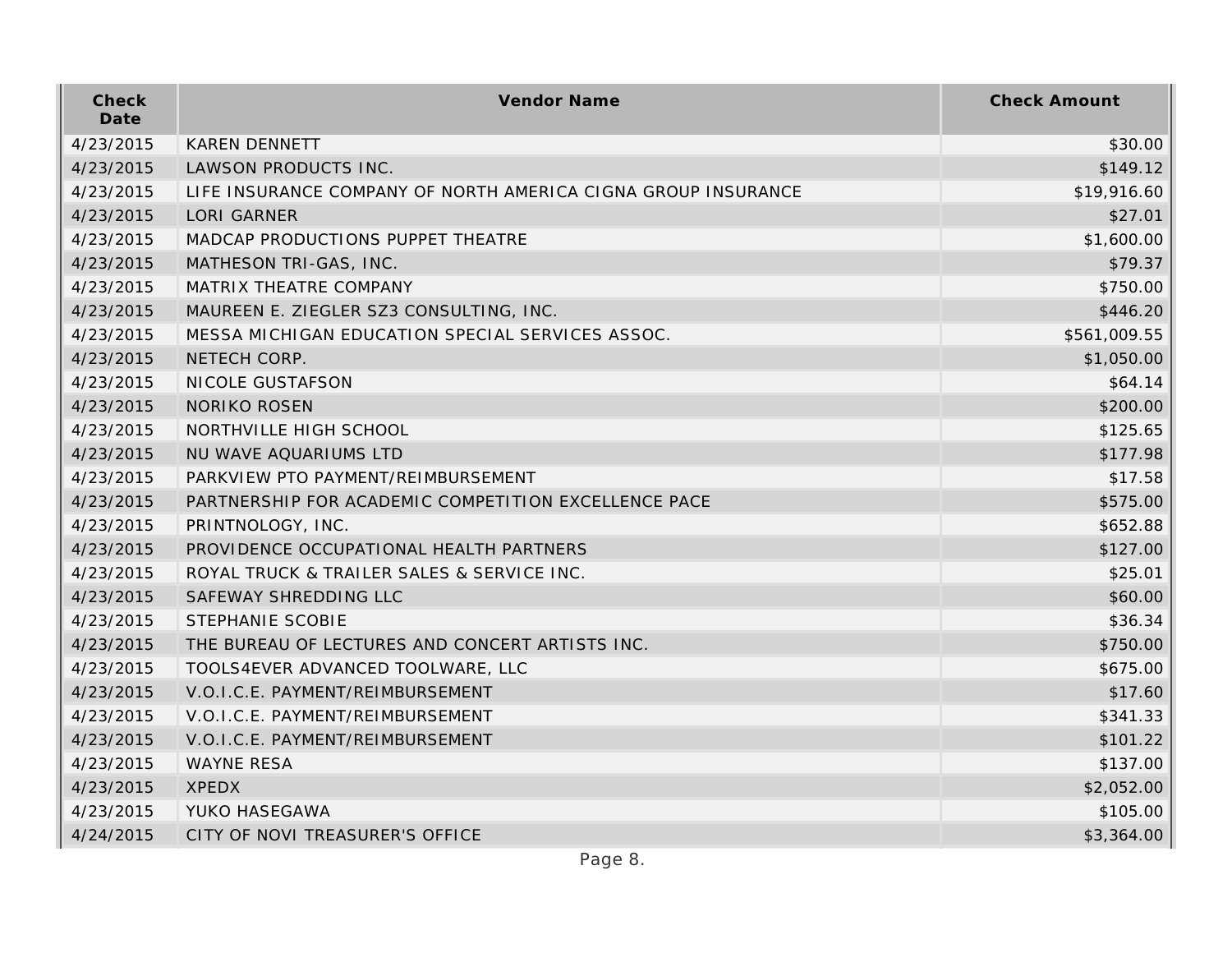| Check<br>Date | Vendor Name                                                                                      | <b>Check Amount</b> |
|---------------|--------------------------------------------------------------------------------------------------|---------------------|
| 4/24/2015     | FORESITE DESIGN, INC.                                                                            | \$434.64            |
| 4/24/2015     | KING & MACGREGOR ENVIRONMENTAL, INC.                                                             | \$5,974.95          |
| 4/24/2015     | MICHIGAN SURVEY SPECIALISTS, INC. KEM-TEC LAND SURVEYORS                                         | \$4,200.00          |
| 4/24/2015     | PLANTE & MORAN CRESA, LLC                                                                        | \$17,397.09         |
| 4/24/2015     | TMP ARCHITECTURE, INC.                                                                           | \$104,398.48        |
| 4/24/2015     | <b>VS AMERICA INC.</b>                                                                           | \$94,457.30         |
| 4/24/2015     | VSC, INC                                                                                         | \$549.00            |
| 4/24/2015     | GREAT LAKES HIGHER EDUCATION GUARANTY CORPORATION ADMINISTRATIVE WAGE<br><b>GARNISHMENT UNIT</b> | \$139.09            |
| 4/24/2015     | ILLINOIS STUDENT ASSISTANCE COMMISSION                                                           | \$57.69             |
| 4/24/2015     | MISDU MICHIGAN STATE DISBURSEMENT                                                                | \$2,015.46          |
| 4/24/2015     | PHEAA PENNSYLVANIA HIGHER EDUCATION ASSISTANCE AGENCY                                            | \$92.55             |
| 4/24/2015     | U.S. DEPARTMENT OF EDUCATION STUDENT FINANCIAL ASSISTANCE/COLLECTIONS                            | \$467.29            |
| 4/30/2015     | DONYA PIZZA NOVI LLC, DBA COTTAGE INN PIZZA                                                      | \$1,878.00          |
| 4/30/2015     | EVER KOLD REFRIGERATION                                                                          | \$445.00            |
| 4/30/2015     | NOVI TOWN PIZZA LLC                                                                              | \$1,661.75          |
| 4/30/2015     | COMPASS GROUP USA, INC. CHARTWELLS DINING SERVICES                                               | \$3,183.54          |
| 4/30/2015     | FEDERATED PUBLICATIONS INC. DBA MICHIGAN.COM                                                     | \$275.10            |
| 4/30/2015     | TMP ARCHITECTURE, INC.                                                                           | \$89,724.31         |
| 4/30/2015     | <b>AINSLEY SONNTAG</b>                                                                           | \$193.69            |
| 4/30/2015     | ALLEGRA PLYMOUTH                                                                                 | \$127.55            |
| 4/30/2015     | AMERICAN MATHEMATICS COMPETITIONS ATTN: HINV                                                     | \$193.00            |
| 4/30/2015     | ANDREA ALSPAUGH                                                                                  | \$25.00             |
| 4/30/2015     | ANGELINA KREGER                                                                                  | \$91.05             |
| 4/30/2015     | ANN ROSSMAN                                                                                      | \$118.02            |
| 4/30/2015     | THE ARGUS-PRESS COMPANY                                                                          | \$705.00            |
| 4/30/2015     | AT&T                                                                                             | \$2,061.48          |
| 4/30/2015     | BANK OF UTAH - REFPAY TRUST ACCOUNT C/O REFPAY ACCOUNT 1557391380                                | \$13,180.72         |
| 4/30/2015     | <b>BRAIN POP LLC</b>                                                                             | \$8,126.00          |
| 4/30/2015     | BRENT OR JAIME JOHNSON                                                                           | \$293.25            |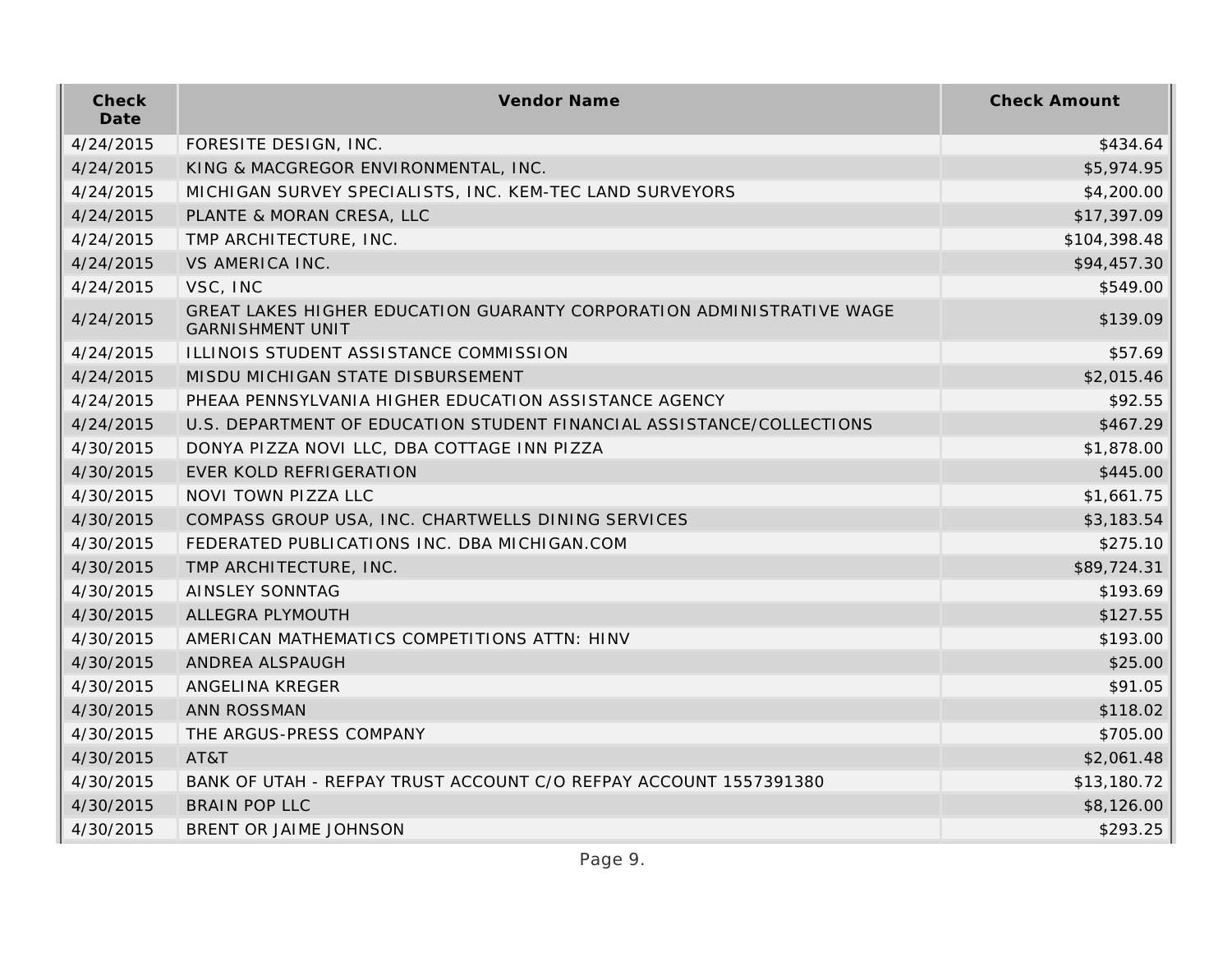| Check<br>Date | Vendor Name                                                     | <b>Check Amount</b> |
|---------------|-----------------------------------------------------------------|---------------------|
| 4/30/2015     | <b>BRIGHTON HIGH SCHOOL</b>                                     | \$100.00            |
| 4/30/2015     | CARE/PRESCHOOL REFUND                                           | \$200.00            |
| 4/30/2015     | CARE/PRESCHOOL REFUND                                           | \$700.00            |
| 4/30/2015     | CARE/PRESCHOOL REFUND                                           | \$148.00            |
| 4/30/2015     | CAROLINA BIOLOGICAL SUPPLY CO.                                  | \$104.96            |
| 4/30/2015     | <b>CINDY KUHN</b>                                               | \$135.22            |
| 4/30/2015     | COMPASS GROUP USA, INC. CHARTWELLS DINING SERVICES              | \$102,614.31        |
| 4/30/2015     | CRAIG S. ARNOLD DBA MANHATTAN CONCERT PRODUCTIONS               | \$82.50             |
| 4/30/2015     | <b>DARBY HOPPENSTEDT</b>                                        | \$216.12            |
| 4/30/2015     | DEAF COMMUNITY ADVOCACY NETWORK                                 | \$92.04             |
| 4/30/2015     | DEBORAH E. KARABEES-BETTS                                       | \$80.00             |
| 4/30/2015     | <b>DECA IMAGES</b>                                              | \$102.00            |
| 4/30/2015     | DENNIS J. KEENEY                                                | \$100.00            |
| 4/30/2015     | <b>DIANE BACK</b>                                               | \$3,138.88          |
| 4/30/2015     | DOUG ROSSMAN INC. BIG FROG CUSTOM T-SHIRT & MORE OF NOVI        | \$14.00             |
| 4/30/2015     | <b>ELLA MACARTHUR</b>                                           | \$154.09            |
| 4/30/2015     | <b>EMILY PARKER POHLONSKI</b>                                   | \$734.31            |
| 4/30/2015     | <b>EMILY SAMUELS</b>                                            | \$220.56            |
| 4/30/2015     | EXECUTIVE ENERGY SERVICES, LLC ATTN: ACCOUNTS RECEIVABLE        | \$400.00            |
| 4/30/2015     | EXELON CORPORATION CONSTELLATION NEW ENERGY - GAS DIVISION, LLC | \$0.00              |
| 4/30/2015     | EXELON CORPORATION CONSTELLATION NEW ENERGY - GAS DIVISION, LLC | \$73,362.64         |
| 4/30/2015     | FOLLETT EDUCATIONAL SERVICES                                    | \$16,183.92         |
| 4/30/2015     | FRANKLIN COVEY CLIENT SALES, INC.                               | \$50.00             |
| 4/30/2015     | HIGH SCHOOL REIMBURSEMENTS/REFUNDS                              | \$197.48            |
| 4/30/2015     | HIGH SCHOOL REIMBURSEMENTS/REFUNDS                              | \$235.00            |
| 4/30/2015     | JANIS L. STAHR                                                  | \$75.00             |
| 4/30/2015     | JEFFERY DAVIS                                                   | \$90.00             |
| 4/30/2015     | JENNA GRUNDSTROM                                                | \$86.03             |
| 4/30/2015     | <b>JERRY HARDESTY</b>                                           | \$90.00             |
| 4/30/2015     | <b>JODY PAYNE</b>                                               | \$26.94             |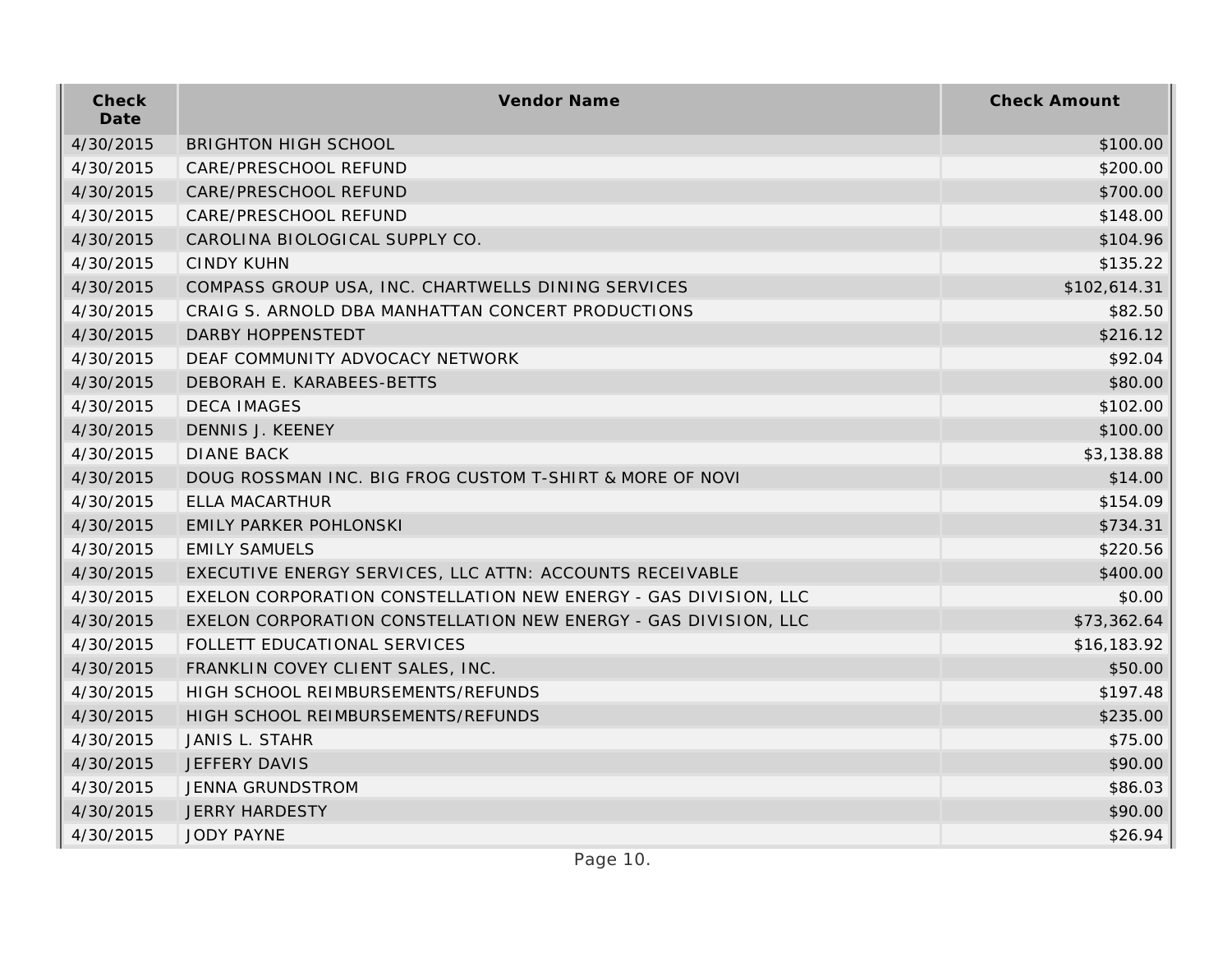| Check<br>Date | Vendor Name                                   | <b>Check Amount</b> |
|---------------|-----------------------------------------------|---------------------|
| 4/30/2015     | JOHN MCCRACKEN PIANO SERVICE                  | \$130.00            |
| 4/30/2015     | <b>JUDY SAUER</b>                             | \$142.95            |
| 4/30/2015     | <b>KAREN DUTHIE</b>                           | \$60.25             |
| 4/30/2015     | <b>KARI CAROTHERS</b>                         | \$202.85            |
| 4/30/2015     | <b>KERRI YUCHUCK</b>                          | \$59.62             |
| 4/30/2015     | KIMBERLY TAYLOR                               | \$50.43             |
| 4/30/2015     | <b>KRISTEN HURD</b>                           | \$63.46             |
| 4/30/2015     | <b>LIMAGES</b>                                | \$2,448.00          |
| 4/30/2015     | <b>LAURIE JONES</b>                           | \$104.18            |
| 4/30/2015     | LAWRENCE SCHAEFFER IMPORT LIQUIDATORS         | \$4,492.07          |
| 4/30/2015     | LEE A. STILLE                                 | \$300.00            |
| 4/30/2015     | LISA MEYER-GARBOVITS                          | \$22.98             |
| 4/30/2015     | <b>MANDY PAS</b>                              | \$144.00            |
| 4/30/2015     | MARCI ABEL                                    | \$209.67            |
| 4/30/2015     | MARIA DISMONDY INC.                           | \$750.00            |
| 4/30/2015     | <b>MEGAN CHAPIN-DUBE</b>                      | \$642.78            |
| 4/30/2015     | <b>MELODY MARIE TAYLOR</b>                    | \$300.00            |
| 4/30/2015     | MICHELLE HURLEY                               | \$40.48             |
| 4/30/2015     | MICHIGAN INTERSCHOLASTIC FORENSIC ASSOC. MIFA | \$239.00            |
| 4/30/2015     | NOVI EDUCATIONAL FOUNDATION                   | \$100.00            |
| 4/30/2015     | ORCHARD HILLS PTO PAYMENT/REIMBURSEMENT       | \$499.85            |
| 4/30/2015     | ORCHARD HILLS PTO PAYMENT/REIMBURSEMENT       | \$21.76             |
| 4/30/2015     | ORCHARD HILLS PTO PAYMENT/REIMBURSEMENT       | \$396.00            |
| 4/30/2015     | ORCHARD HILLS REIMB/REFUND                    | \$40.00             |
| 4/30/2015     | PAUL SCHMID                                   | \$79.90             |
| 4/30/2015     | PAXTON/PATTERSON, LLC                         | \$1,481.90          |
| 4/30/2015     | PEDIATRIC HEALTH CONSULTANTS, INC.            | \$36,527.12         |
| 4/30/2015     | READ A LATTE CAFE c/o NOVI PUBLIC LIBRARY     | \$54.00             |
| 4/30/2015     | ROBOTICS REIMBURSEMENT                        | \$55.98             |
| 4/30/2015     | ROBOTICS REIMBURSEMENT                        | \$422.39            |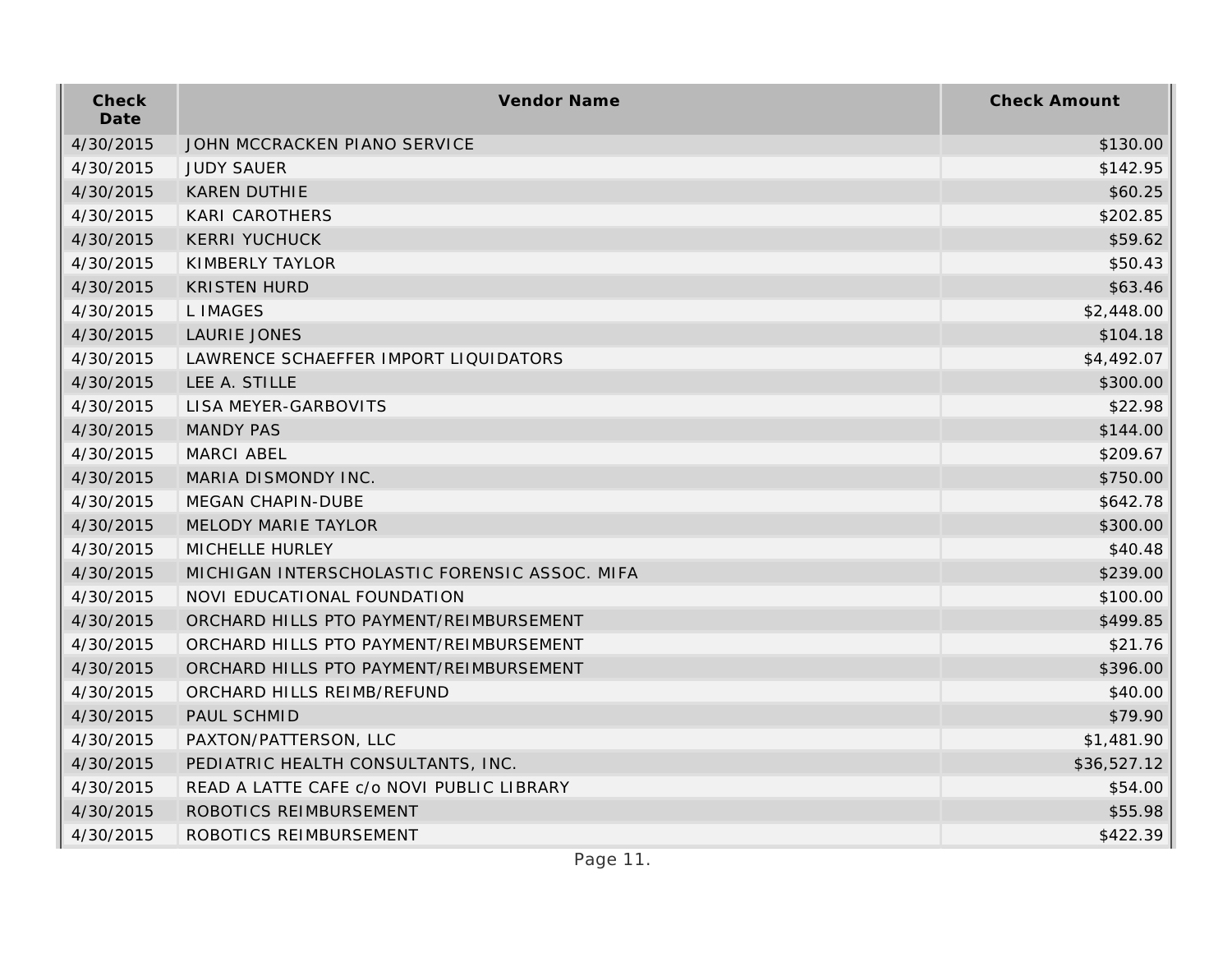| Check<br>Date | Vendor Name                              | <b>Check Amount</b> |
|---------------|------------------------------------------|---------------------|
| 4/30/2015     | ROBOTICS REIMBURSEMENT                   | \$187.98            |
| 4/30/2015     | ROVIN CERAMICS                           | \$220.40            |
| 4/30/2015     | SARAH KALCZYNSKI                         | \$44.48             |
| 4/30/2015     | <b>SCHOLASTIC BOOK FAIRS</b>             | \$4,018.95          |
| 4/30/2015     | <b>SCHOOL ARTS</b>                       | \$24.95             |
| 4/30/2015     | <b>SCIENCE ALIVE</b>                     | \$1,462.50          |
| 4/30/2015     | SHANNON E. HADLEY                        | \$180.00            |
| 4/30/2015     | <b>STEPHEN ERNSTER</b>                   | \$15.00             |
| 4/30/2015     | <b>SUE BARRICK</b>                       | \$64.66             |
| 4/30/2015     | <b>TEAM GAZELLE</b>                      | \$1,480.00          |
| 4/30/2015     | THREADWORKS, LTD                         | \$984.00            |
| 4/30/2015     | TJW INC.                                 | \$130.00            |
| 4/30/2015     | <b>TRISHA WELLOCK</b>                    | \$50.25             |
| 4/30/2015     | <b>ULTIMATE OFFICE</b>                   | \$280.41            |
| 4/30/2015     | US FOODS, INC.                           | \$150.50            |
| 4/30/2015     | V.O.I.C.E. PAYMENT/REIMBURSEMENT         | \$168.07            |
| 4/30/2015     | V.O.I.C.E. PAYMENT/REIMBURSEMENT         | \$325.00            |
| 4/30/2015     | WATERFORD SCHOOL DISTRICT                | \$250.00            |
| 4/30/2015     | WILLIAM RAYMOND TOFILSKI                 | \$64.65             |
| 4/30/2015     | ALLEGRA PLYMOUTH                         | \$45.00             |
| 4/30/2015     | <b>BOCO ENTERPRISES INC.</b>             | \$21,758.12         |
| 4/30/2015     | FOLLETT EDUCATIONAL SERVICES             | \$31.24             |
| 4/30/2015     | HOPE FOUNDATION                          | \$836.00            |
| 4/30/2015     | JONES SCHOOL SUPPLY CO., INC.            | \$409.40            |
| 4/30/2015     | KENNETH W. FENCHEL                       | \$25.94             |
| 4/30/2015     | <b>KRISTEN GREBINSKI</b>                 | \$480.00            |
| 4/30/2015     | <b>LESLIE CONDON</b>                     | \$56.58             |
| 4/30/2015     | MARY C. ABRAHAM                          | \$195.87            |
| 4/30/2015     | MIDDLE SCHOOL REIMBURSEMENT/REFUND       | \$100.00            |
| 4/30/2015     | PROFORMANCE GOLF TANGLEWOOD GOLF ACADEMY | \$2,000.00          |